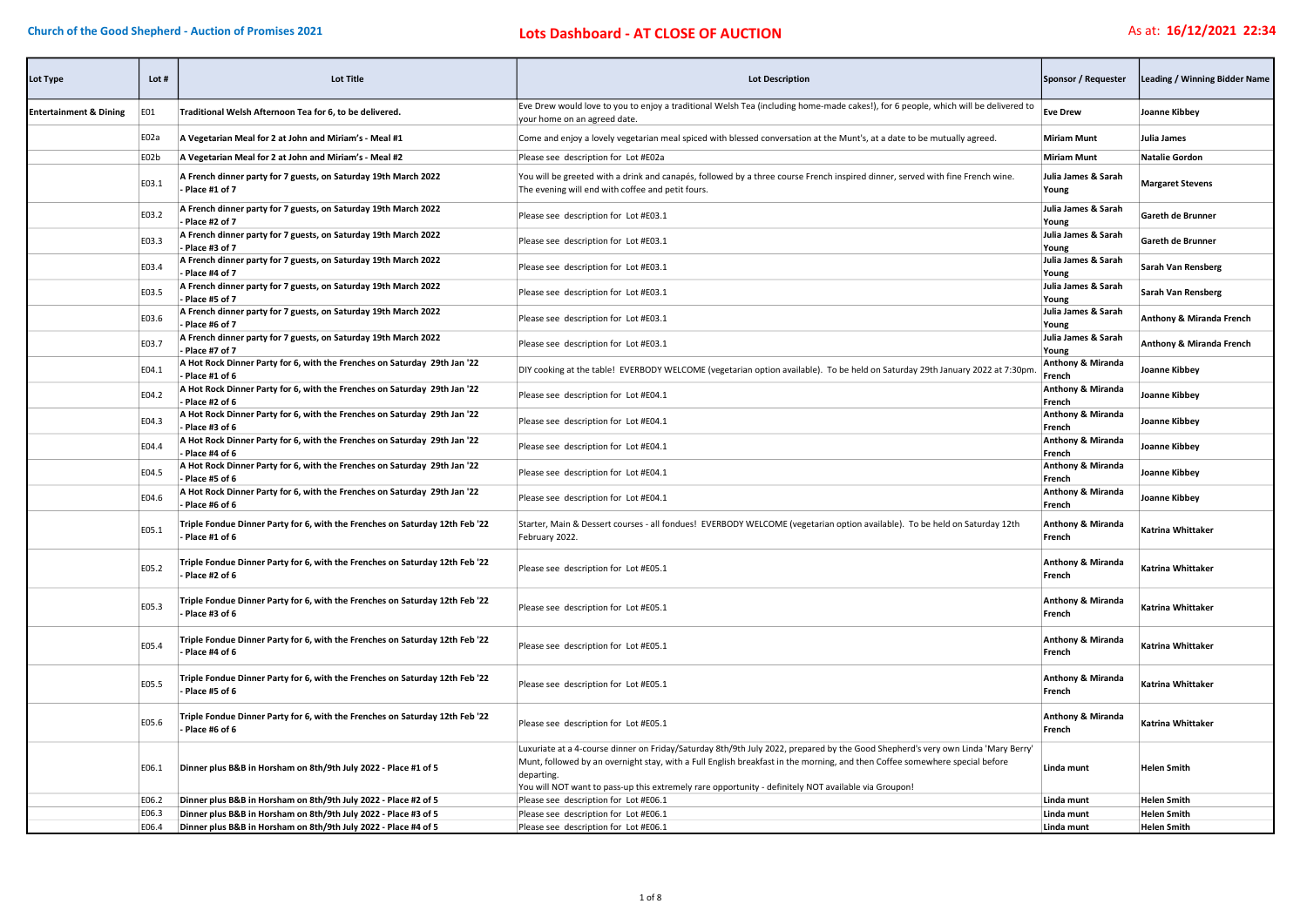| Lot Type                          | Lot #  | <b>Lot Title</b>                                                                          | <b>Lot Description</b>                                                                                                                                                                                                                                                                                                                                                                                                                                                | Sponsor / Requester               | <b>Leading / Winning Bidder Name</b> |
|-----------------------------------|--------|-------------------------------------------------------------------------------------------|-----------------------------------------------------------------------------------------------------------------------------------------------------------------------------------------------------------------------------------------------------------------------------------------------------------------------------------------------------------------------------------------------------------------------------------------------------------------------|-----------------------------------|--------------------------------------|
| <b>Entertainment &amp; Dining</b> | E07.1  | A 'Greasy Spoon' Breakfast for 2 at the Carshalton Munt's<br>Place #1                     | Don't go to that caff jus' down der road - instead come to John & Miriam's pop-up Greasy Spoon for a Full English like you've never<br>experienced before. You just won't be able to stop eating, and won't feel like it anyway for at least a WEEK!<br>FYI, in order to fail exacting hygiene standards, the spoons will be personally greased using genuine premium grade ex-Formula 1<br>sump-oil (or why not bring your own!)<br>On a date to be mutually agreed. | John & Miriam Munt Mark Tomlinson |                                      |
|                                   | E07.2  | A 'Greasy Spoon' Breakfast for 2 at the Carshalton Munt's<br>Place #2                     | Please see description for Lot #E07.1                                                                                                                                                                                                                                                                                                                                                                                                                                 | John & Miriam Munt                | Anthony OR Miranda French            |
|                                   | E08.01 | Afternoon tea for 12 in Liz's conservatory, on Sunday 15th May at 3pm<br>Place #1 of 12   | Afternoon tea in Liz's conservatory for 12 people. To be held on Sunday 15th May 2022 at 3pm.                                                                                                                                                                                                                                                                                                                                                                         | <b>Liz Hanks</b>                  | <b>Janet Hill</b>                    |
|                                   | E08.02 | Afternoon tea for 12 in Liz's conservatory, on Sunday 15th May at 3pm<br>- Place #2of 12  | Please see description for Lot #E08.01                                                                                                                                                                                                                                                                                                                                                                                                                                | <b>Liz Hanks</b>                  | <b>Janet Hill</b>                    |
|                                   | E08.03 | Afternoon tea for 12 in Liz's conservatory, on Sunday 15th May at 3pm<br>Place #3of 12    | Please see description for Lot #E08.01                                                                                                                                                                                                                                                                                                                                                                                                                                | Liz Hanks                         | Peter & Rosemary Bloxham             |
|                                   | E08.04 | Afternoon tea for 12 in Liz's conservatory, on Sunday 15th May at 3pm<br>- Place #4 of 12 | Please see description for Lot #E08.01                                                                                                                                                                                                                                                                                                                                                                                                                                | <b>Liz Hanks</b>                  | Peter & Rosemary Bloxham             |
|                                   | E08.05 | Afternoon tea for 12 in Liz's conservatory, on Sunday 15th May at 3pm<br>- Place #5of 12  | Please see description for Lot #E08.01                                                                                                                                                                                                                                                                                                                                                                                                                                | <b>Liz Hanks</b>                  | <b>Martin Thompson</b>               |
|                                   | E08.06 | Afternoon tea for 12 in Liz's conservatory, on Sunday 15th May at 3pm<br>- Place #6of 12  | Please see description for Lot #E08.01                                                                                                                                                                                                                                                                                                                                                                                                                                | <b>Liz Hanks</b>                  | <b>Martin Thompson</b>               |
|                                   | E08.07 | Afternoon tea for 12 in Liz's conservatory, on Sunday 15th May at 3pm<br>- Place #7 of 12 | Please see description for Lot #E08.01                                                                                                                                                                                                                                                                                                                                                                                                                                | Liz Hanks                         | Jean Lambert                         |
|                                   | E08.08 | Afternoon tea for 12 in Liz's conservatory, on Sunday 15th May at 3pm<br>Place #8of 12    | Please see description for Lot #E08.01                                                                                                                                                                                                                                                                                                                                                                                                                                | <b>Liz Hanks</b>                  | Jean Lambert                         |
|                                   | E08.09 | Afternoon tea for 12 in Liz's conservatory, on Sunday 15th May at 3pm<br>Place #9 of 12   | Please see description for Lot #E08.01                                                                                                                                                                                                                                                                                                                                                                                                                                | <b>Liz Hanks</b>                  | Jean Lambert                         |
|                                   | E09.1  | Afternoon tea for 8 at Nicki's, on Sunday 13th February<br>- Place #1 of 8                | Afternoon tea in Niky's conservatory for 8 people. To be held on Sunday 13th February 2022.                                                                                                                                                                                                                                                                                                                                                                           | Nicki Leahy                       | <b>Miranda French</b>                |
|                                   | E09.2  | Afternoon tea for 8 at Nicki's, on Sunday 13th February<br>- Place #2 of 8                | Please see description for Lot #E09.1                                                                                                                                                                                                                                                                                                                                                                                                                                 | Nicki Leahy                       | <b>Miranda French</b>                |
|                                   | E09.3  | Afternoon tea for 8 at Nicki's, on Sunday 13th February<br>Place #3 of 8                  | Please see description for Lot #E09.1                                                                                                                                                                                                                                                                                                                                                                                                                                 | Nicki Leahy                       | <b>Janet Hill</b>                    |
|                                   | E09.4  | Afternoon tea for 8 at Nicki's, on Sunday 13th February<br>- Place #4 of 8                | Please see description for Lot #E09.1                                                                                                                                                                                                                                                                                                                                                                                                                                 | Nicki Leahy                       | <b>Janet Hill</b>                    |
|                                   | E09.5  | Afternoon tea for 8 at Nicki's, on Sunday 13th February<br>- Place #5 of 8                | Please see description for Lot #E09.1                                                                                                                                                                                                                                                                                                                                                                                                                                 | Nicki Leahy                       | <b>Christine Terrey</b>              |
|                                   | E09.6  | Afternoon tea for 8 at Nicki's, on Sunday 13th February<br>Place #6 of 8                  | Please see description for Lot #E09.1                                                                                                                                                                                                                                                                                                                                                                                                                                 | Nicki Leahy                       | Jean Lambert                         |
|                                   | E09.7  | Afternoon tea for 8 at Nicki's, on Sunday 13th February<br>- Place #7 of 8                | Please see description for Lot #E09.1                                                                                                                                                                                                                                                                                                                                                                                                                                 | Nicki Leahy                       | <b>Eve Drew</b>                      |
|                                   | E09.8  | Afternoon tea for 8 at Nicki's, on Sunday 13th February<br>Place #8 of 8                  | Please see description for Lot #E09.1                                                                                                                                                                                                                                                                                                                                                                                                                                 | Nicki Leahy                       | Sarah Young                          |
|                                   | E10.1  | 'A Day Apart' in a quiet garden, for 8 - Place #1 of 8                                    | A day to spend in quiet in Janet's garden (10am-3:30pm). Come and relax, unwind and enjoy the peace.<br>I'm happy to provide some thoughts for personal reflection.<br>There will be time to chat over lunch which is included.<br>Date/time to be mutually agreed.                                                                                                                                                                                                   | Sue Shale & Janet<br>Wickham      | <b>Keith Walshe</b>                  |
|                                   | E10.2  | 'A Day Apart' in a quiet garden, for 8 - Place #2 of 8                                    | Please see description for Lot #E10.1                                                                                                                                                                                                                                                                                                                                                                                                                                 | Sue Shale & Janet<br>Wickham      | <b>Margaret Stevens</b>              |
|                                   | E10.3  | 'A Day Apart' in a quiet garden, for 8 - Place #3 of 8                                    | Please see description for Lot #E10.1                                                                                                                                                                                                                                                                                                                                                                                                                                 | Sue Shale & Janet<br>Wickham      | Katrina Whittaker                    |
|                                   | E10.4  | 'A Day Apart' in a quiet garden, for 8 - Place #4 of 8                                    | Please see description for Lot #E10.1                                                                                                                                                                                                                                                                                                                                                                                                                                 | Sue Shale & Janet<br>Wickham      | <b>Eve Drew</b>                      |
|                                   | E10.5  | 'A Day Apart' in a quiet garden, for 8 - Place #5 of 8                                    | Please see description for Lot #E10.1                                                                                                                                                                                                                                                                                                                                                                                                                                 | Sue Shale & Janet<br>Wickham      | <b>Natalie Gordon</b>                |
|                                   | E10.6  | 'A Day Apart' in a quiet garden, for 8 - Place #6 of 8                                    | Please see description for Lot #E10.1                                                                                                                                                                                                                                                                                                                                                                                                                                 | Sue Shale & Janet<br>Wickham      | <b>Fran Lewis</b>                    |
|                                   | E10.7  | 'A Day Apart' in a quiet garden, for 8 - Place #7 of 8                                    | Please see description for Lot #E10.1                                                                                                                                                                                                                                                                                                                                                                                                                                 | Sue Shale & Janet<br>Wickham      | <b>Cheryl Thompson</b>               |
|                                   | E10.8  | 'A Day Apart' in a quiet garden, for 8 - Place #8 of 8                                    | Please see description for Lot #E10.1                                                                                                                                                                                                                                                                                                                                                                                                                                 | Sue Shale & Janet<br>Wickham      | <b>Cheryl Thompson</b>               |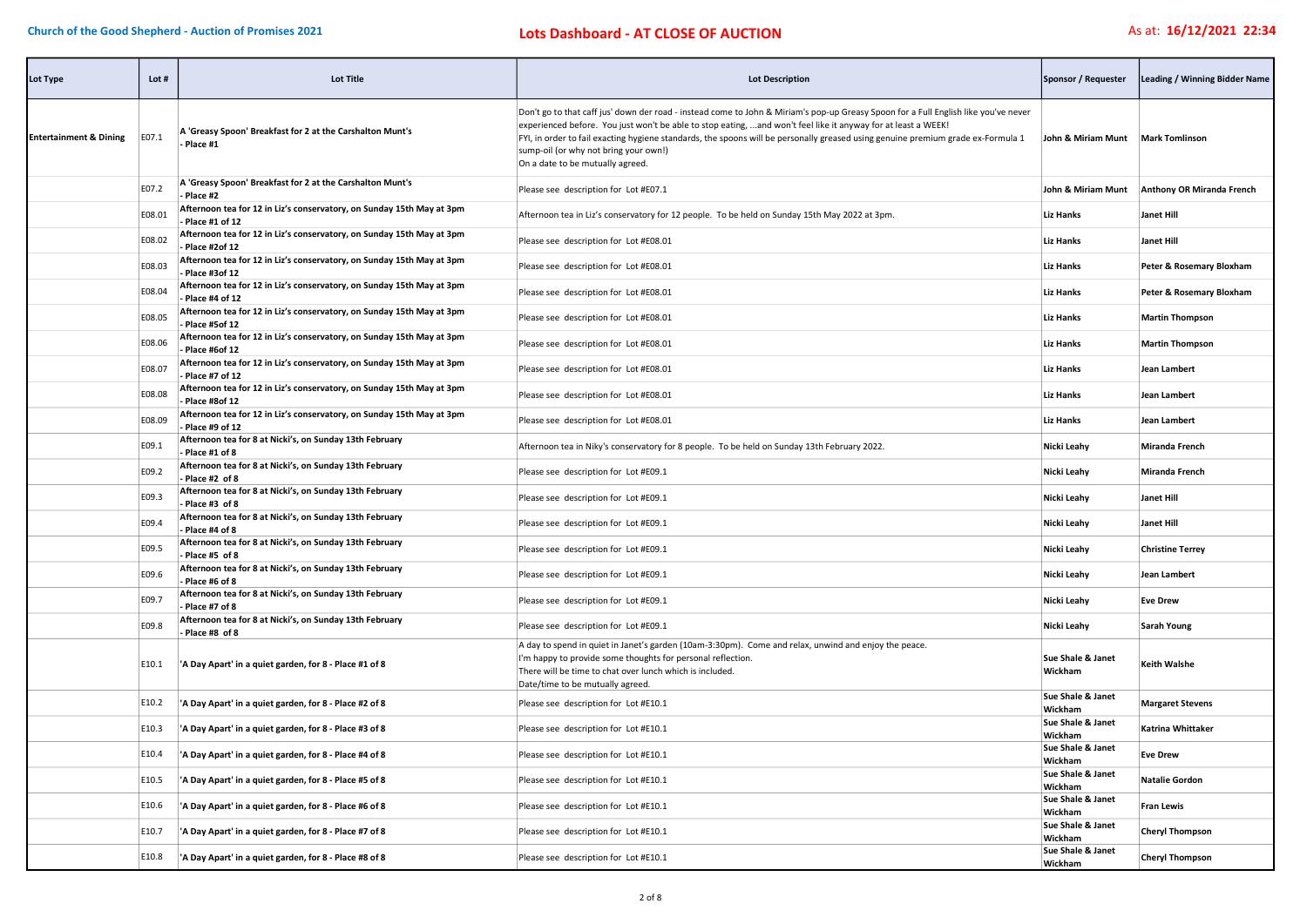## Church of the Good Shepherd - Auction of Promises 2021 **Lots Dashboard - AT CLOSE OF AUCTION** As at: 16/12/2021 22:34

| Lot Type                          | Lot#   | <b>Lot Title</b>                                                                                         | <b>Lot Description</b>                                                                                                                                                                                                                                                                                                                                                                                                                                                                                                                                                                                     | Sponsor / Requester                    | Leading / Winning Bidder Name |
|-----------------------------------|--------|----------------------------------------------------------------------------------------------------------|------------------------------------------------------------------------------------------------------------------------------------------------------------------------------------------------------------------------------------------------------------------------------------------------------------------------------------------------------------------------------------------------------------------------------------------------------------------------------------------------------------------------------------------------------------------------------------------------------------|----------------------------------------|-------------------------------|
| <b>Entertainment &amp; Dining</b> | E11    | BBQ at the Frenches - for 2-4 people (please specify in your bid), at a mutually<br>convenient date - #1 | A BBQ at the Frenches for 2-4 people - you buy the whole BBQ and bring your own guests along (please specify numbers when you<br>bid) at a mutually convenient date - lunchtime or evening - you choose. All welcome!                                                                                                                                                                                                                                                                                                                                                                                      | <b>Anthony &amp; Miranda</b><br>French | <b>Natalie Gordon</b>         |
|                                   | E12    | BBQ at the Frenches - for 2-4 people (please specify in your bid), at a mutually<br>convenient date - #2 | Please see description for Lot #E11                                                                                                                                                                                                                                                                                                                                                                                                                                                                                                                                                                        | <b>Anthony &amp; Miranda</b><br>French | Janet Wickham                 |
|                                   | E13    | BBQ at the Frenches - for 2-4 people (please specify in your bid), at a mutually<br>convenient date - #3 | Please see description for Lot #E11                                                                                                                                                                                                                                                                                                                                                                                                                                                                                                                                                                        | Anthony & Miranda<br>French            | <b>Linda Munt</b>             |
|                                   | E13a   | BBQ at the Frenches - for 2-4 people (please specify in your bid), at a mutually<br>convenient date - #4 | Please see description for Lot #E11                                                                                                                                                                                                                                                                                                                                                                                                                                                                                                                                                                        | Anthony & Miranda<br>French            | Nicki Leahy                   |
|                                   | E14.01 | Mulled Wine and Mince Pies at the Webster's on Saturday 11th Dec. 4-6pm.<br>Place #1                     | Come and enjoy a lovely pre-Christmas afternoon of mulled wine, mince pies and seaonal merriment at Matthew & Lisa's in Upland<br>Road, Sutton. Biscuits/cake and non alcoholic drinks will also be available.<br>Limited to 25 (or so) adults - Children welcome (don't count towards numbers limit) /  in fact ANYONE and EVERYONE is MOST<br>welcome!<br>Saturday 11th December 4-6pm.<br>Hey, here's an idea: Why not attend the Chocolate Santa Craft Workshop (at church) at 2:30, then come along to reward your<br>creative efforts with a glass of something afterwards? Come on, you deserve it! | <b>Lisa Webster</b>                    | <b>Margaret Stevens</b>       |
|                                   | E14.02 | Mulled Wine and Mince Pies at the Webster's on Saturday 11th Dec. 4-6pm.<br>Place #2                     | Please see description for Lot #E14.01                                                                                                                                                                                                                                                                                                                                                                                                                                                                                                                                                                     | <b>Lisa Webster</b>                    | Anthony & Miranda French      |
|                                   | E14.03 | Mulled Wine and Mince Pies at the Webster's on Saturday 11th Dec. 4-6pm.<br>Place #3                     | Please see description for Lot #E14.01                                                                                                                                                                                                                                                                                                                                                                                                                                                                                                                                                                     | <b>Lisa Webster</b>                    | Anthony & Miranda French      |
|                                   | E14.04 | Mulled Wine and Mince Pies at the Webster's on Saturday 11th Dec. 4-6pm.<br>Place #4                     | Please see description for Lot #E14.01                                                                                                                                                                                                                                                                                                                                                                                                                                                                                                                                                                     | <b>Lisa Webster</b>                    | <b>Cheryl Hudson</b>          |
|                                   | E14.05 | Mulled Wine and Mince Pies at the Webster's on Saturday 11th Dec. 4-6pm.<br>Place #5                     | Please see description for Lot #E14.01                                                                                                                                                                                                                                                                                                                                                                                                                                                                                                                                                                     | <b>Lisa Webster</b>                    | <b>Cheryl Hudson</b>          |
|                                   | E14.06 | Mulled Wine and Mince Pies at the Webster's on Saturday 11th Dec. 4-6pm.<br>Place #6                     | Please see description for Lot #E14.01                                                                                                                                                                                                                                                                                                                                                                                                                                                                                                                                                                     | <b>Lisa Webster</b>                    | <b>Hannah Gordon</b>          |
|                                   | E14.07 | Mulled Wine and Mince Pies at the Webster's on Saturday 11th Dec. 4-6pm.<br>Place #7                     | Please see description for Lot #E14.01                                                                                                                                                                                                                                                                                                                                                                                                                                                                                                                                                                     | <b>Lisa Webster</b>                    | <b>Hannah Gordon</b>          |
|                                   | E14.08 | Mulled Wine and Mince Pies at the Webster's on Saturday 11th Dec. 4-6pm.<br>Place #8                     | Please see description for Lot #E14.01                                                                                                                                                                                                                                                                                                                                                                                                                                                                                                                                                                     | <b>Lisa Webster</b>                    | <b>Hannah Gordon</b>          |
|                                   | E14.09 | Mulled Wine and Mince Pies at the Webster's on Saturday 11th Dec. 4-6pm.<br>Place #9                     | Please see description for Lot #E14.01                                                                                                                                                                                                                                                                                                                                                                                                                                                                                                                                                                     | <b>Lisa Webster</b>                    | <b>Fran Lewis</b>             |
|                                   | E14.10 | Mulled Wine and Mince Pies at the Webster's on Saturday 11th Dec. 4-6pm.<br>Place #10                    | Please see description for Lot #E14.01                                                                                                                                                                                                                                                                                                                                                                                                                                                                                                                                                                     | Lisa Webster                           | <b>Fran Lewis</b>             |
|                                   | E14.11 | Mulled Wine and Mince Pies at the Webster's on Saturday 11th Dec. 4-6pm.<br>Place #11                    | Please see description for Lot #E14.01                                                                                                                                                                                                                                                                                                                                                                                                                                                                                                                                                                     | Lisa Webster                           | <b>Martin Thompson</b>        |
|                                   | E14.12 | Mulled Wine and Mince Pies at the Webster's on Saturday 11th Dec. 4-6pm.<br>Place #12                    | Please see description for Lot #E14.01                                                                                                                                                                                                                                                                                                                                                                                                                                                                                                                                                                     | <b>Lisa Webster</b>                    | <b>Martin Thompson</b>        |
|                                   | E14.13 | Mulled Wine and Mince Pies at the Webster's on Saturday 11th Dec. 4-6pm.<br>Place #13                    | Please see description for Lot #E14.01                                                                                                                                                                                                                                                                                                                                                                                                                                                                                                                                                                     | Lisa Webster                           | <b>Fran Lewis</b>             |
|                                   | E14.14 | Mulled Wine and Mince Pies at the Webster's on Saturday 11th Dec. 4-6pm.<br>Place #14                    | Please see description for Lot #E14.01                                                                                                                                                                                                                                                                                                                                                                                                                                                                                                                                                                     | <b>Lisa Webster</b>                    | Sarah Van Rensberg            |
|                                   | E14.15 | Mulled Wine and Mince Pies at the Webster's on Saturday 11th Dec. 4-6pm.<br>Place #15                    | Please see description for Lot #E14.01                                                                                                                                                                                                                                                                                                                                                                                                                                                                                                                                                                     | <b>Lisa Webster</b>                    | Sarah Van Rensberg            |
|                                   | E14.16 | Mulled Wine and Mince Pies at the Webster's on Saturday 11th Dec. 4-6pm.<br>Place #16                    | Please see description for Lot #E14.01                                                                                                                                                                                                                                                                                                                                                                                                                                                                                                                                                                     | <b>Lisa Webster</b>                    | Peter & Rosemary Bloxham      |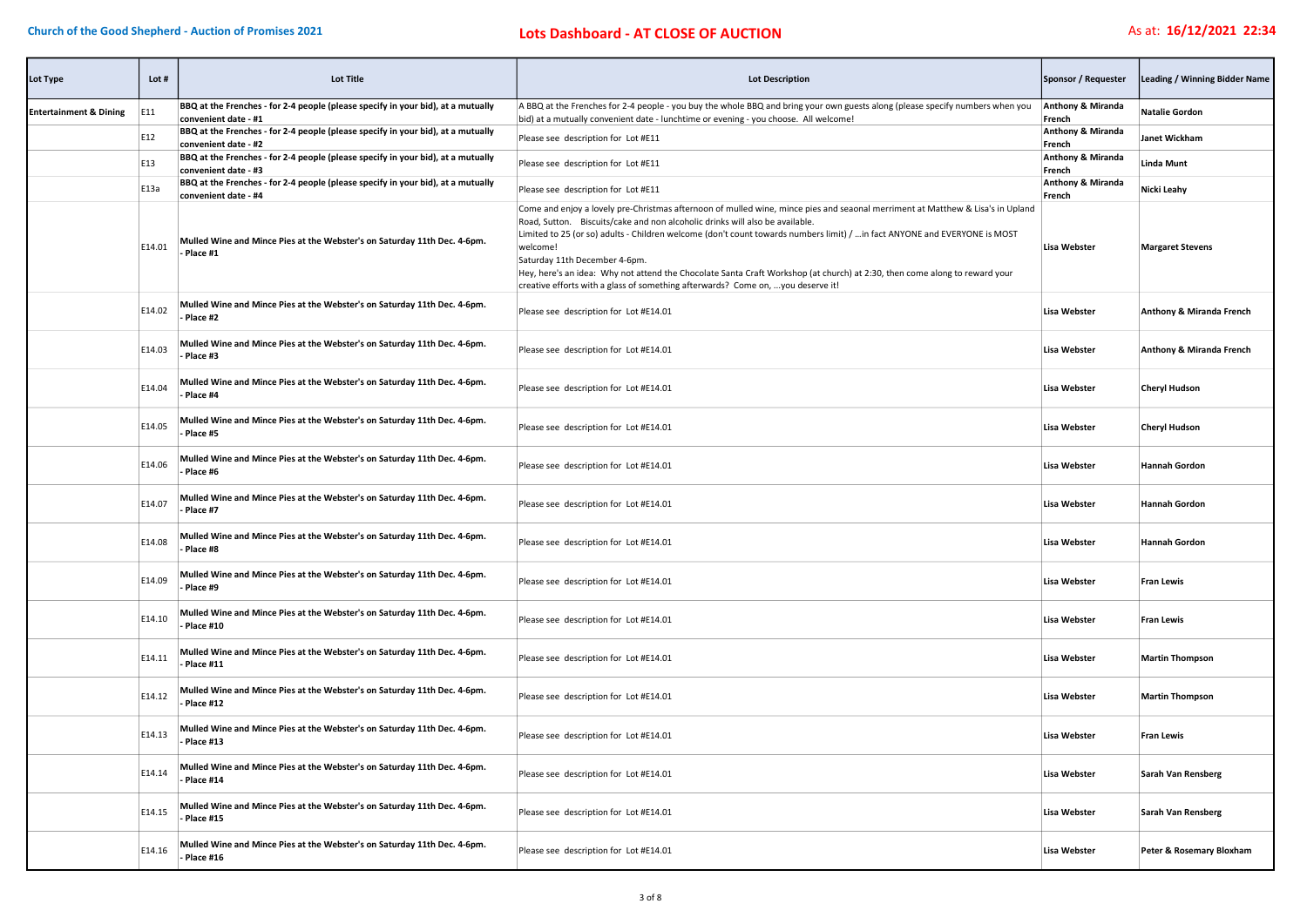| Lot Type                          | Lot #  | <b>Lot Title</b>                                                                                                 | <b>Lot Description</b>                                                                                                                                                                                                                                                                                                                                                                                                                                                                                                                                                      | Sponsor / Requester                            | Leading / Winning Bidder Name |
|-----------------------------------|--------|------------------------------------------------------------------------------------------------------------------|-----------------------------------------------------------------------------------------------------------------------------------------------------------------------------------------------------------------------------------------------------------------------------------------------------------------------------------------------------------------------------------------------------------------------------------------------------------------------------------------------------------------------------------------------------------------------------|------------------------------------------------|-------------------------------|
| <b>Entertainment &amp; Dining</b> | E14.17 | Mulled Wine and Mince Pies at the Webster's on Saturday 11th Dec. 4-6pm.<br>Place #17                            | Please see description for Lot #E14.01                                                                                                                                                                                                                                                                                                                                                                                                                                                                                                                                      | <b>Lisa Webster</b>                            | Peter & Rosemary Bloxham      |
|                                   | E15.01 | Italian Dinner Party No.1 for 8, with the Websters on Saturday 26 March<br>Place #1                              | Come and have your taste buds pampered at a 4 course meal of Italian cuisine, hosted by Matthew & Lisa Webster, with fine wines<br>lovingly selected to match by renowned wine connoisseur Matthew.<br>Saturday 26th March, 7 for 7:30pm.<br>Suggested minimum bid: £40pp or £20 for non-drinkers.                                                                                                                                                                                                                                                                          | <b>Lisa Webster</b>                            | <b>Nick Martin</b>            |
|                                   | E15.02 | Italian Dinner Party No.1 for 8, with the Websters on Saturday 26 March<br>- Place #2 of 8                       | Please see description for Lot #E15.01                                                                                                                                                                                                                                                                                                                                                                                                                                                                                                                                      | <b>Lisa Webster</b>                            | <b>Nick Martin</b>            |
|                                   | E15.03 | Italian Dinner Party No.1 for 8, with the Websters on Saturday 26 March<br>- Place #3 of 8                       | Please see description for Lot #E15.01                                                                                                                                                                                                                                                                                                                                                                                                                                                                                                                                      | Lisa Webster                                   | Janet Hill                    |
|                                   | E15.04 | Italian Dinner Party No.1 for 8, with the Websters on Saturday 26 March<br>- Place #4 of 8                       | Please see description for Lot #E15.01                                                                                                                                                                                                                                                                                                                                                                                                                                                                                                                                      | <b>Lisa Webster</b>                            | <b>Janet Hill</b>             |
|                                   | E15.05 | Italian Dinner Party No.1 for 8, with the Websters on Saturday 26 March<br>Place #5 of 8                         | Please see description for Lot #E15.01                                                                                                                                                                                                                                                                                                                                                                                                                                                                                                                                      | <b>Lisa Webster</b>                            | <b>Cheryl Thompson</b>        |
|                                   | E15.06 | Italian Dinner Party No.1 for 8, with the Websters on Saturday 26 March<br>- Place #6                            | Please see description for Lot #E15.01                                                                                                                                                                                                                                                                                                                                                                                                                                                                                                                                      | Lisa Webster                                   | <b>Cheryl Thompson</b>        |
|                                   | E15.07 | Italian Dinner Party No.1 for 8, with the Websters on Saturday 26 March<br>- Place #7 of 8                       | Please see description for Lot #E15.01                                                                                                                                                                                                                                                                                                                                                                                                                                                                                                                                      | <b>Lisa Webster</b>                            | <b>Natalie Gordon</b>         |
|                                   | E15.08 | Italian Dinner Party No.1 for 8, with the Websters on Saturday 26 March<br>- Place #8 of 8                       | Please see description for Lot #E15.01                                                                                                                                                                                                                                                                                                                                                                                                                                                                                                                                      | <b>Lisa Webster</b>                            | <b>Natalie Gordon</b>         |
| Leisure                           | L02    | Professional Swimming Coaching - Spring Term                                                                     | Receive a whole term's swimming lessons (Jan-Mar 2022 - prevailing regs. permitting) in a group at either Epsom College or<br>Downsend School, Leatherhead - age 2½ to antiquity! This is a sink-or-swim decision!<br>Normal cost £150.                                                                                                                                                                                                                                                                                                                                     | <b>Colin Bull Swimming</b><br>via Lisa Webster | Lauren Smith                  |
|                                   | LO3    | A Golf round for four at West Malling, Kent (Mon-Thurs)                                                          | This package is for four golfers to play in the beautiful Kent Countryside at either of West Malling's 18 hole golf courses, the Spitfire<br>or the Hurricane. Will your round be the Battle of Britain?<br>This can be taken anytime Monday thru Thursday. Please contact Duncan on 07884 076257 for more information or to arrange the<br>day.<br>Minimum bid: £20pp.<br>Click here for course / club info ==> [https://www.westmallinggolf.com/]                                                                                                                         | <b>Duncan Lambert</b>                          | <b>Tim Crowley</b>            |
|                                   | L04    | Kickstart your CouchTo5K with Kevin! (Running Lessons)                                                           | Find or Revive that running Mojo with 2 sessions of coaching at any level (from absolute beginner to CouchSlider wanting to reboot)<br>from the most Reverend coach we have, the one and only, Kevin Lewis!<br>Starting bid £10pp, you're welcome to bid as an individual or a group.<br>Mutually-convenient dates to be organised with successful bidder.                                                                                                                                                                                                                  | <b>Kevin Lewis</b>                             | <b>Helen Smith</b>            |
| <b>Special Offers</b>             | S01    | Box of Personalised Family Crackers.                                                                             | A box of crackers for a family meal you'll be crackers yourself if you don't snap these up! (Oh, DO pull the other one!)<br>See pictures in the Lots Gallery - click here ==> [https://www.goodshepherdcarshalton.org/auction-of-promises-gallery-of-lots/]                                                                                                                                                                                                                                                                                                                 | <b>Clare Martin</b>                            | Carolyn Croucher              |
|                                   | S02.01 | Chocolate Santa Sleigh-making Craft Workshop - on Saturday 11th Dec. at 2:30pm<br>at church<br>- Place #1        | What a brilliant present to make for someone, or to decorate your (or someone special's) home this Christmas - a Chocolate Santa<br>Sleigh!<br>Find out how by securing one (or more!) of the much-sought-after 14 places on Nikki Potter's Craft Workshop, here at The Good<br>Shepherd church on Saturday 11th December, at 2:30pm.<br>Hurry, hurry, hurrey apply now before all those 14 places have gone! or you'll feel 'sleighed'.<br>See pictures in the Lots Gallery - click here ==> [https://www.goodshepherdcarshalton.org/auction-of-promises-gallery-of-lots/] | <b>Nikki Potter</b>                            | <b>Fran Lewis</b>             |
|                                   | S02.02 | Chocolate Santa Sleigh-making Craft Workshop - on Saturday 11th Dec. at 2:30pm<br>at church<br>- Place #2        | Please see description for Lot #S02.01                                                                                                                                                                                                                                                                                                                                                                                                                                                                                                                                      | Nikki Potter                                   | <b>Fran Lewis</b>             |
|                                   |        | Chocolate Santa Sleigh-making Craft Workshop - on Saturday 11th Dec. at 2:30pm<br>S02.03 at church<br>- Place #3 | Please see description for Lot #S02.01                                                                                                                                                                                                                                                                                                                                                                                                                                                                                                                                      | Nikki Potter                                   | <b>Lisa Webster</b>           |
|                                   |        | Chocolate Santa Sleigh-making Craft Workshop - on Saturday 11th Dec. at 2:30pm<br>S02.04 at church<br>- Place #4 | Please see description for Lot #S02.01                                                                                                                                                                                                                                                                                                                                                                                                                                                                                                                                      | Nikki Potter                                   | <b>Lisa Webster</b>           |
|                                   |        | Chocolate Santa Sleigh-making Craft Workshop - on Saturday 11th Dec. at 2:30pm<br>S02.05 at church<br>- Place #5 | Please see description for Lot #S02.01                                                                                                                                                                                                                                                                                                                                                                                                                                                                                                                                      | Nikki Potter                                   | <b>Janet Davis</b>            |
|                                   | S02.06 | Chocolate Santa Sleigh-making Craft Workshop - on Saturday 11th Dec. at 2:30pm<br>at church<br>- Place #6        | Please see description for Lot #S02.01                                                                                                                                                                                                                                                                                                                                                                                                                                                                                                                                      | Nikki Potter                                   | <b>Janet Davis</b>            |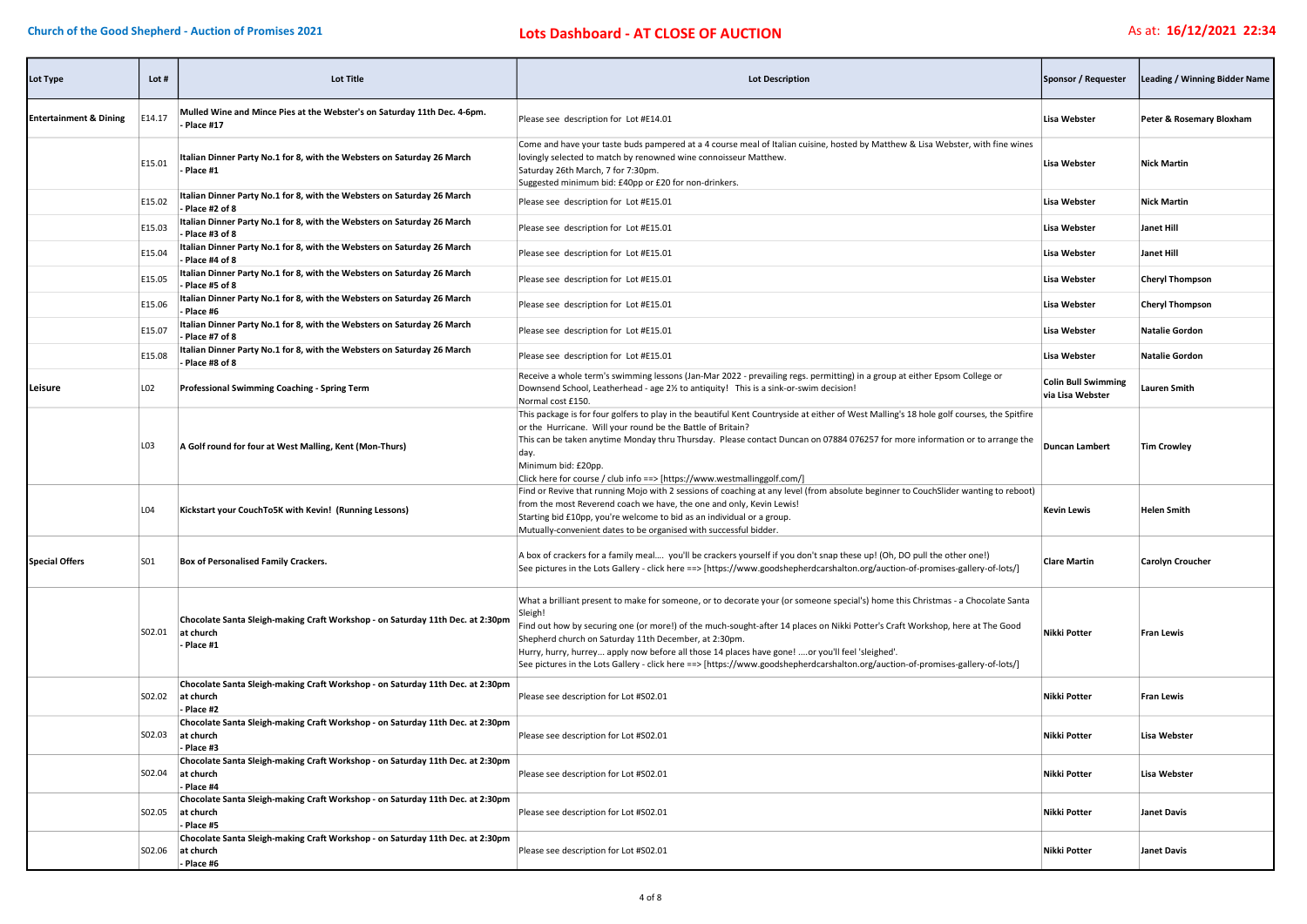| Lot Type              | Lot #           | <b>Lot Title</b>                                                                                           | <b>Lot Description</b>                                                                                                                                                                                                                                                                                                                                                                                                                                                                                                                                                                                                                  | Sponsor / Requester                      | Leading / Winning Bidder Name                 |
|-----------------------|-----------------|------------------------------------------------------------------------------------------------------------|-----------------------------------------------------------------------------------------------------------------------------------------------------------------------------------------------------------------------------------------------------------------------------------------------------------------------------------------------------------------------------------------------------------------------------------------------------------------------------------------------------------------------------------------------------------------------------------------------------------------------------------------|------------------------------------------|-----------------------------------------------|
| <b>Special Offers</b> | S02.07          | Chocolate Santa Sleigh-making Craft Workshop - on Saturday 11th Dec. at 2:30pm<br>at church<br>- Place #7  | Please see description for Lot #S02.01                                                                                                                                                                                                                                                                                                                                                                                                                                                                                                                                                                                                  | Nikki Potter                             | <b>Janet Davis</b>                            |
|                       | S02.08          | Chocolate Santa Sleigh-making Craft Workshop - on Saturday 11th Dec. at 2:30pm<br>at church<br>- Place #8  | Please see description for Lot #S02.01                                                                                                                                                                                                                                                                                                                                                                                                                                                                                                                                                                                                  | Nikki Potter                             | <b>Miranda French</b>                         |
|                       | S02.09          | Chocolate Santa Sleigh-making Craft Workshop - on Saturday 11th Dec. at 2:30pm<br>at church<br>Place #9    | Please see description for Lot #S02.01                                                                                                                                                                                                                                                                                                                                                                                                                                                                                                                                                                                                  | Nikki Potter                             | <b>Miranda French</b>                         |
|                       | S02.10          | Chocolate Santa Sleigh-making Craft Workshop - on Saturday 11th Dec. at 2:30pm<br>at church<br>- Place #10 | Please see description for Lot #S02.01                                                                                                                                                                                                                                                                                                                                                                                                                                                                                                                                                                                                  | Nikki Potter                             | <b>Miranda French</b>                         |
|                       | SO2.11          | Chocolate Santa Sleigh-making Craft Workshop - on Saturday 11th Dec. at 2:30pm<br>at church<br>Place #11   | Please see description for Lot #S02.01                                                                                                                                                                                                                                                                                                                                                                                                                                                                                                                                                                                                  | Nikki Potter                             | Miranda French                                |
|                       | SO2.12          | Chocolate Santa Sleigh-making Craft Workshop - on Saturday 11th Dec. at 2:30pm<br>at church<br>Place #12   | Please see description for Lot #S02.01                                                                                                                                                                                                                                                                                                                                                                                                                                                                                                                                                                                                  | Nikki Potter                             | <b>Miranda French</b>                         |
|                       | S02.13          | Chocolate Santa Sleigh-making Craft Workshop - on Saturday 11th Dec. at 2:30pm<br>at church<br>- Place #13 | Please see description for Lot #S02.01                                                                                                                                                                                                                                                                                                                                                                                                                                                                                                                                                                                                  | Nikki Potter                             | <b>Miranda French</b>                         |
|                       | S02.14          | Chocolate Santa Sleigh-making Craft Workshop - on Saturday 11th Dec. at 2:30pm<br>at church<br>- Place #14 | Please see description for Lot #S02.01                                                                                                                                                                                                                                                                                                                                                                                                                                                                                                                                                                                                  | Nikki Potter                             | Anna Garratt                                  |
|                       | S02.15          | Chocolate Santa Sleigh-making Craft Workshop - on Saturday 11th Dec. at 2:30pm<br>at church<br>- Place #15 | Please see description for Lot #S02.01                                                                                                                                                                                                                                                                                                                                                                                                                                                                                                                                                                                                  | Nikki Potter                             | <b>Anna Garratt</b>                           |
|                       | S02.16          | Chocolate Santa Sleigh-making Craft Workshop - on Saturday 11th Dec. at 2:30pm<br>at church<br>- Place #14 | Please see description for Lot #S02.01                                                                                                                                                                                                                                                                                                                                                                                                                                                                                                                                                                                                  | Nikki Potter                             | Anna Woodman                                  |
|                       | S02.17          | Chocolate Santa Sleigh-making Craft Workshop - on Saturday 11th Dec. at 2:30pm<br>at church<br>Place #15   | Please see description for Lot #S02.01                                                                                                                                                                                                                                                                                                                                                                                                                                                                                                                                                                                                  | <b>Nikki Potter</b>                      | Anna Woodman                                  |
|                       | S03             | A batch of 6 home-grown tomato plants - Batch #1                                                           | At last, a dream come true - yes you could be the owner of not one, but six (yes, SIX!) tomato plants lovingly cultivated at the world<br>famous 'Gnome Gnurseries' - generally acknowledged by tomato cognoscenti to be the reddest, juiciest and indeed the most<br>'tomatoey' tomatos known to mankind (well, to the AOP Global Tomato Testing Team anyway!). The expertly-selected batch of six Mike Potter<br>young plants will be delivered to you in late April/May '22, leaving you to plant them out and take all the glory at the farm show.<br>Nice! (but do give Mike a mention, eh?)                                       |                                          | Julia James                                   |
|                       | S04             | A batch of 6 home-grown tomato plants - Batch #2                                                           | Please see description for Lot #S03                                                                                                                                                                                                                                                                                                                                                                                                                                                                                                                                                                                                     | <b>Mike Potter</b>                       | <b>Anthony French</b>                         |
|                       | S05             | A batch of 6 home-grown tomato plants - Batch #3                                                           | Please see description for Lot #S03                                                                                                                                                                                                                                                                                                                                                                                                                                                                                                                                                                                                     | <b>Mike Potter</b>                       | Joanne Kibbey                                 |
|                       | S06             | A batch of 6 home-grown tomato plants - Batch #4                                                           | Please see description for Lot #S03                                                                                                                                                                                                                                                                                                                                                                                                                                                                                                                                                                                                     | <b>Mike Potter</b>                       | <b>Carolyn Croucher</b>                       |
|                       | S06a<br>S07     | A batch of 6 home-grown tomato plants - Batch #5<br>Hand-knitted Santa Christmas Decoration #1             | Please see description for Lot #S03.<br>Elsie has knitted a number of beautiful Santas (approx 10cm high) to brighten up your home at Christmas. Hang them from the tree,<br>have them on the mantlepiece, or put them on your Christmas dining table - Elsie's Flexible Santa's will do whatever you ask of<br>them! And they're guaranteed to work not just this year, but next year, and many years more. What a bargain! so snap one<br>(or more) up today before they nip back up that chimney!<br>See pictures in the Lots Gallery - click here ==> [https://www.goodshepherdcarshalton.org/auction-of-promises-gallery-of-lots/] | <b>Mike Potter</b><br><b>Elsie Green</b> | <b>Nick Martin</b><br><b>Carolyn Croucher</b> |
|                       | S <sub>08</sub> | Hand-knitted Santa Christmas Decoration #2                                                                 | Please see description for Lot #S07.                                                                                                                                                                                                                                                                                                                                                                                                                                                                                                                                                                                                    | <b>Elsie Green</b>                       | <b>Miranda French</b>                         |
|                       | S <sub>09</sub> | Hand-knitted Santa Christmas Decoration #3                                                                 | Please see description for Lot #S07                                                                                                                                                                                                                                                                                                                                                                                                                                                                                                                                                                                                     | <b>Elsie Green</b>                       | <b>Janet Hill</b>                             |
|                       | S10             | Hand-knitted Santa Christmas Decoration #4                                                                 | Please see description for Lot #S07.                                                                                                                                                                                                                                                                                                                                                                                                                                                                                                                                                                                                    | <b>Elsie Green</b>                       | <b>Janet Hill</b>                             |
| <b>Help Offers</b>    | H01             | Gardening by Trudi #1 (2 hours of)                                                                         | Trudi is offering Two hours of her gardening experience! To be used by mid-2021 please.                                                                                                                                                                                                                                                                                                                                                                                                                                                                                                                                                 | <b>Trudy Kuhn</b>                        | <b>Maria Stevens</b>                          |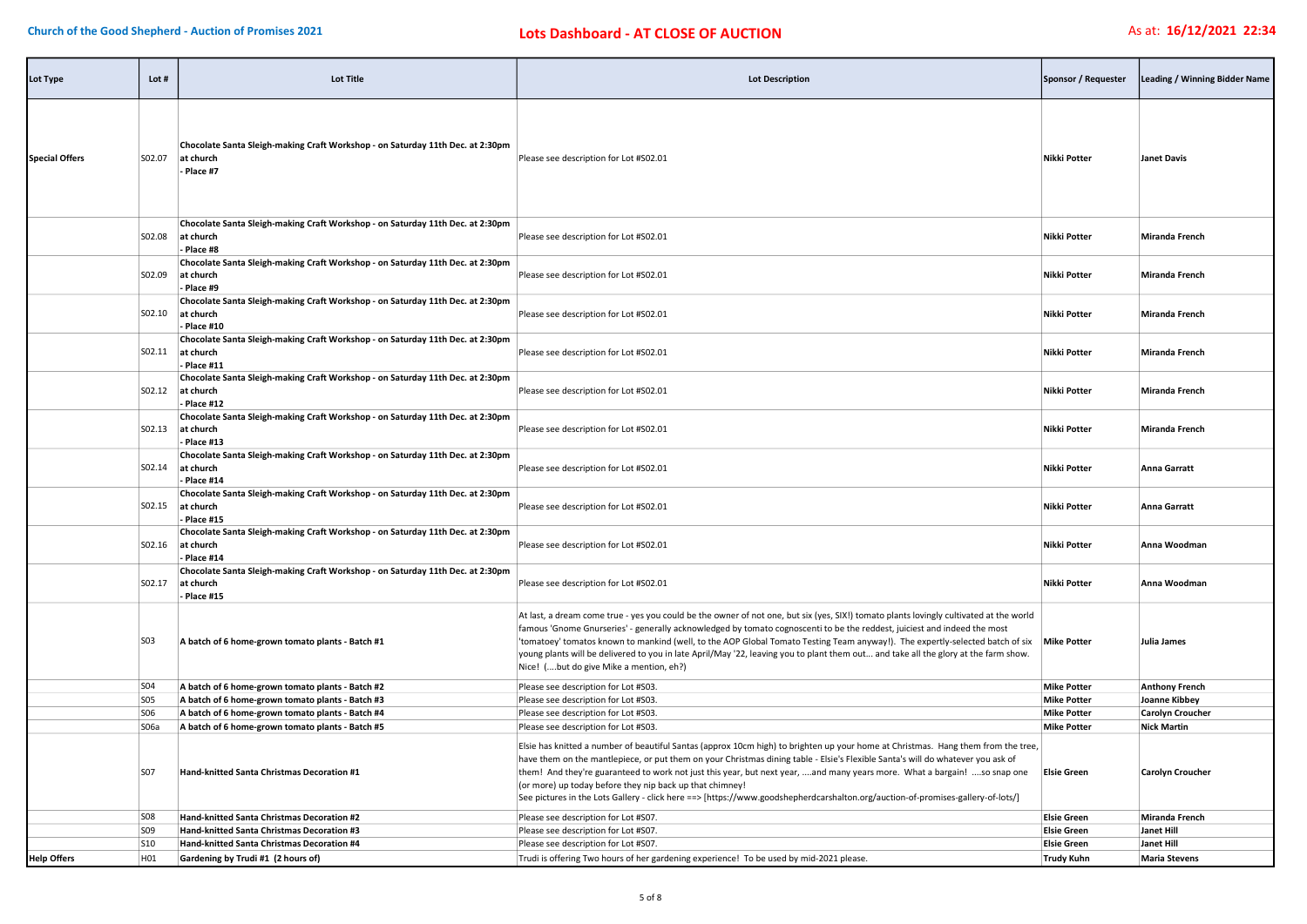## Church of the Good Shepherd - Auction of Promises 2021 **Lots Dashboard - AT CLOSE OF AUCTION** As at: 16/12/2021 22:34

| Lot Type                     | Lot #            | <b>Lot Title</b>                                                                                                 | <b>Lot Description</b>                                                                                                                                                                                                                                                                                                                                                                                                                                                                                                                                                                                                                        | Sponsor / Requester      | Leading / Winning Bidder Name |
|------------------------------|------------------|------------------------------------------------------------------------------------------------------------------|-----------------------------------------------------------------------------------------------------------------------------------------------------------------------------------------------------------------------------------------------------------------------------------------------------------------------------------------------------------------------------------------------------------------------------------------------------------------------------------------------------------------------------------------------------------------------------------------------------------------------------------------------|--------------------------|-------------------------------|
| <b>Help Offers</b>           | H <sub>02</sub>  | Gardening by Trudi #2 (2 hours of)                                                                               | Please see description for Lot #H01.                                                                                                                                                                                                                                                                                                                                                                                                                                                                                                                                                                                                          | <b>Trudy Kuhn</b>        | <b>Anthony French</b>         |
|                              | H <sub>0</sub> 3 | Gardening by Trudi #3 (2 hours of)                                                                               | Please see description for Lot #H01.                                                                                                                                                                                                                                                                                                                                                                                                                                                                                                                                                                                                          | <b>Trudy Kuhn</b>        | <b>Sarah Young</b>            |
|                              | H06              | A Trip to the Tip (or Charity shop) #1                                                                           | Pick up and delivery to the Dump (MPV load), mutually agreed time.<br>If charity shop drop, then Bidder to arrange / book with shop.                                                                                                                                                                                                                                                                                                                                                                                                                                                                                                          | <b>Anthony French</b>    | <b>Sue Shale</b>              |
|                              | H <sub>07</sub>  | A Trip to the Tip (or Charity shop) #2                                                                           | Please see description for Lot #H06.                                                                                                                                                                                                                                                                                                                                                                                                                                                                                                                                                                                                          | <b>Anthony French</b>    | Carolyn Croucher              |
|                              | H <sub>08</sub>  | 'Decluttering' by Fran (4 hours of)                                                                              | You'll need to form an 'orderly' queue if you want to engage the world-renowned decluttering consultant, our very own Fran<br>'Bulldozer' Lewis to come and help you declutter an area of your home that's been driving you mad for so long. Hey, how about<br>choosing this in conjunction with a 'Trip to the Tip' (Lots H06 & H07) and you are inches away from sorting out your spare room, loft, Fran Lewis<br>basement or garden shed. Now there's an idea!<br>You'll need to live within walking distance of the Good Shepherd, or be happy to give Fran a lift. If you live abroad she's happy to<br>use your biofuelled private jet. |                          | <b>Sue Shale</b>              |
|                              | H11              | <b>Car Washing by Kieran</b>                                                                                     | Forgotten what colour your car is under all that grime? You should see the job Kieran will do on your paintwork - you'll be able to<br>shave in it!                                                                                                                                                                                                                                                                                                                                                                                                                                                                                           | Kieran Lewis             | <b>Nick Martin</b>            |
| <b>Professional Services</b> | P01a             | Family Tree History Research #1                                                                                  | Up to 12 hours researching your family history.<br>Hand written tree supplied plus copies of census returns, relevant photos if found and, any other information of interest.                                                                                                                                                                                                                                                                                                                                                                                                                                                                 | Linda munt               | <b>Natalie Gordon</b>         |
|                              | P01b             | Family Tree History Research #2                                                                                  | Up to 12 hours researching your family history.<br>Hand written tree supplied plus copies of census returns, relevant photos if found and, any other information of interest.                                                                                                                                                                                                                                                                                                                                                                                                                                                                 | Linda munt               | <b>Kate Green</b>             |
|                              | P <sub>02</sub>  | <b>MS Excel Tuition</b>                                                                                          | A basic to intermediate level 2 hour tuition session, can include: basic functions and formulas, formatting (standard & conditional)<br>graphics, vlookups, pivot tables, custom views (on your own laptop, or supplied).                                                                                                                                                                                                                                                                                                                                                                                                                     | <b>Anthony French</b>    | Keith Walshe                  |
|                              | <b>P05</b>       | <b>Maths Tuition</b>                                                                                             | One hour of maths tutoring for an 11-18 year old from a carefully-selected maths teacher at one of our eminent local grammar<br>schools.<br>Could this be your first step to becoming the next Einstein? Pick up this stunning offer and you'll be able to calculate the odds<br>yourself!                                                                                                                                                                                                                                                                                                                                                    | Jason Hudson             | Nichola Young                 |
|                              | <b>PO6</b>       | eBay Seller Tuition                                                                                              | Always wondered how to go about realising those hidden £Millions by selling your valuable old bits & bobs on eBay? Wonder no<br>longer! Let Lisa, our eBay salesperson extrordinaire, help you become the millionnaire you've always know you could be!                                                                                                                                                                                                                                                                                                                                                                                       | Lisa Webster             | <b>Natalie Gordon</b>         |
|                              | P07.01           | Talk on "Medieval Books of Hours" (illuminated manuscripts), on a mutually<br>convenient date TBC.<br>- Place #1 | Come and hear Margaret talk on Medieval Books of Hours (illuminated manuscripts) with beautiful examples to look through. If no<br>mutually convenient date can be found, Margaret will run a 2nd session.<br>Afternoon Tea (tea & cake) is provided. Roll up, Roll up!<br>Date: Saturday Date-TBC, at 3pm, at Margaret's home (address TBS).<br>Set price: £10.00pp.                                                                                                                                                                                                                                                                         | <b>Margaret Stevens</b>  | <b>Keith Walshe</b>           |
|                              | P07.02           | Talk on "Medieval Books of Hours" (illuminated manuscripts), on a mutually<br>convenient date TBC<br>- Place #2  | Please see description for Lot #P07.01                                                                                                                                                                                                                                                                                                                                                                                                                                                                                                                                                                                                        | <b>Margaret Stevens</b>  | <b>Martin Thompson</b>        |
|                              | P07.03           | Talk on "Medieval Books of Hours" (illuminated manuscripts), on a mutually<br>convenient date TBC<br>- Place #3  | Please see description for Lot #P07.01                                                                                                                                                                                                                                                                                                                                                                                                                                                                                                                                                                                                        | <b>Margaret Stevens</b>  | <b>Martin Thompson</b>        |
|                              | P07.04           | Talk on "Medieval Books of Hours" (illuminated manuscripts), on a mutually<br>convenient date TBC<br>- Place #4  | Please see description for Lot #P07.01 - Afternoon Tea (tea & cake) is provided. Roll up, Roll up!                                                                                                                                                                                                                                                                                                                                                                                                                                                                                                                                            | <b>Margaret Stevens</b>  | <b>Trudy Kuhn</b>             |
| <b>Cars/Taxi Services</b>    | <b>T01</b>       | Heathrow/Gatwick Airport Run - Drop-off OR Pick-up, for up to 5                                                  | Up to 5 passengers + luggage. Date/time to be mutually agreed. Trip guaranteed, even if rolled into future years.                                                                                                                                                                                                                                                                                                                                                                                                                                                                                                                             | <b>CoGS Airport Cars</b> | Jason Hudson                  |
|                              | <b>T02</b>       | Heathrow/Gatwick Airport Run - Drop-off OR Pick-up, for up to 3/4                                                | 3 people with hold bags or 4 people with hand luggage. Date/time to be mutually agreed. Trip guaranteed, even if rolled into future CoGS Airport Cars<br>years.                                                                                                                                                                                                                                                                                                                                                                                                                                                                               |                          | <b>Hannah Gordon</b>          |
| <b>Glorious Food</b>         | FO1              | Two Authentic Italian Pizzas - from Fiara, the Pizza Van Outside the Church                                      | Enjoy not one but TWO delicious authentic Italian pizzas, generously offered by our resident experts, Fiara Pizza, the van based<br>outside the church each Friday and Saturday evening. The 2-pizza voucher is valid on any THURSDAY in JANUARY 2022. Usually                                                                                                                                                                                                                                                                                                                                                                                | <b>Fiara Pizzas</b>      | <b>Ros Dickerson</b>          |
|                              | F <sub>02</sub>  | <b>Clare's Calendar of Gin:</b><br>JANUARY - Gin & Tonic Jellies - 12 servings                                   | Form a disorderly queue folks for this, possibly once-in-a-lifetime opportunity, to become the recipient of one of Clare 'Ginny'<br>Martin's unique, mouth-watering and various Gin-creations! Delivered to you in the month specified (potentially negotiable post<br>auction) by Clare and her specially-trained 'Gin Hound' (by an astonishing coincidence, also called Ginny!).                                                                                                                                                                                                                                                           | <b>Clare Martin</b>      | <b>Anthony French</b>         |
|                              | F03              | <b>Clare's Calendar of Gin:</b><br>- FEBRUARY - Gin Marmalade - 6 jars                                           | Please see description for Lot #F02.                                                                                                                                                                                                                                                                                                                                                                                                                                                                                                                                                                                                          | <b>Clare Martin</b>      | Janet Wickham                 |
|                              | F04              | <b>Clare's Calendar of Gin:</b><br>- MARCH - Gin & Lemon Mousse - 8 servings                                     | Please see description for Lot #F02.                                                                                                                                                                                                                                                                                                                                                                                                                                                                                                                                                                                                          | <b>Clare Martin</b>      | <b>Nick James</b>             |
|                              | F06              | <b>Clare's Calendar of Gin:</b><br>- MAY - Gin Sweet Potatoe & Chick Pea Curry - 8 servings                      | Please see description for Lot #F02.                                                                                                                                                                                                                                                                                                                                                                                                                                                                                                                                                                                                          | <b>Clare Martin</b>      | Katrina Whittaker             |
|                              | F07a             | <b>Clare's Calendar of Gin:</b><br>- JUNE - Gin & Lavender Lemon Tart - 8 servings - #1                          | Please see description for Lot #F02.                                                                                                                                                                                                                                                                                                                                                                                                                                                                                                                                                                                                          | <b>Clare Martin</b>      | Gareth de Brunner             |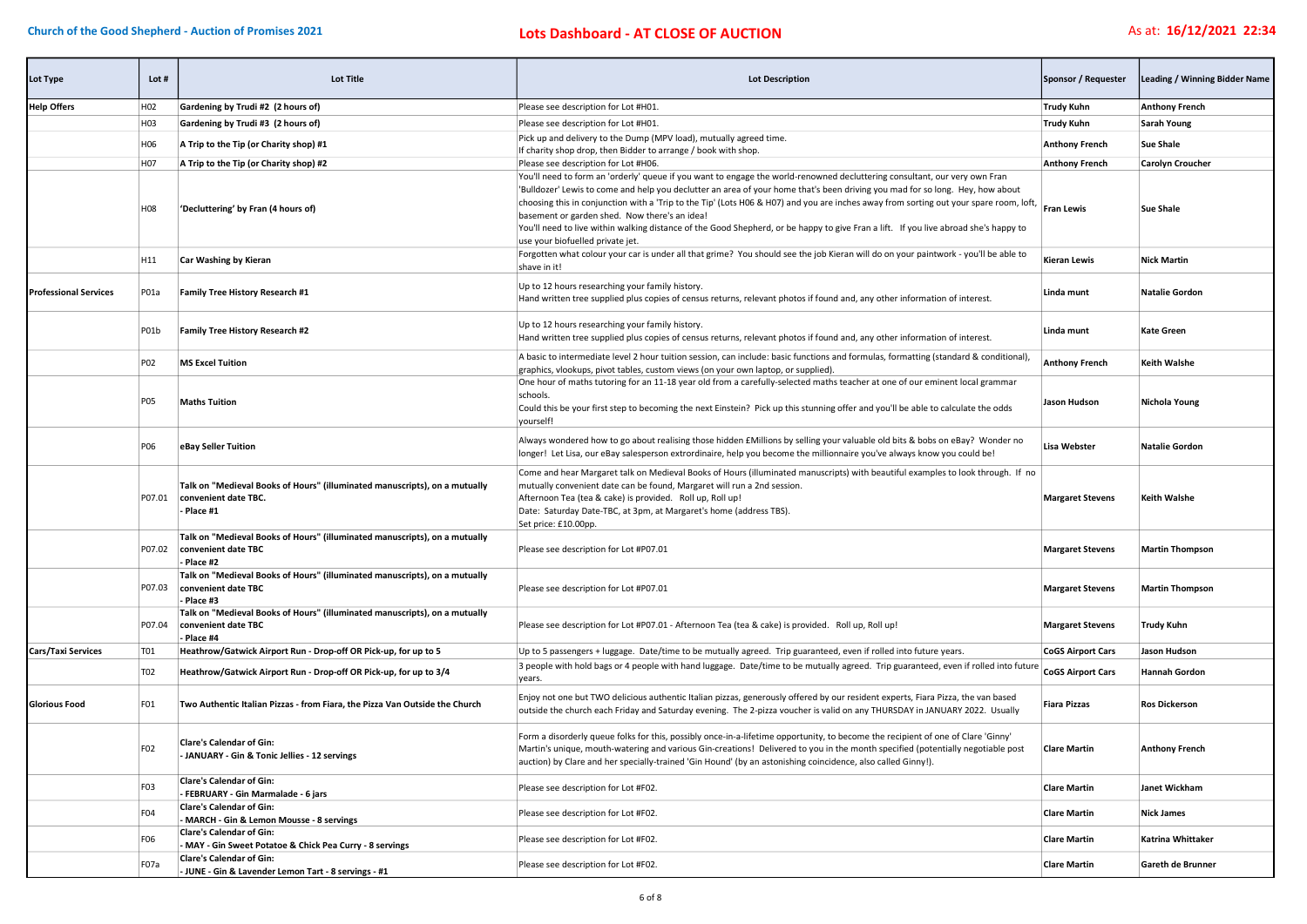| Lot Type              | Lot #             | Lot Title                                                                                                        | <b>Lot Description</b>                                                                                                                                                                                                                                                                                                                                                                                                                                                                                                                                                                        | Sponsor / Requester     | Leading / Winning Bidder Name |
|-----------------------|-------------------|------------------------------------------------------------------------------------------------------------------|-----------------------------------------------------------------------------------------------------------------------------------------------------------------------------------------------------------------------------------------------------------------------------------------------------------------------------------------------------------------------------------------------------------------------------------------------------------------------------------------------------------------------------------------------------------------------------------------------|-------------------------|-------------------------------|
| <b>Glorious Food</b>  | F07b              | <b>Clare's Calendar of Gin:</b><br>- DOONE - Gin & Lavender Lemon Tart - 8 servings #2                           | Please see description for Lot #F02.                                                                                                                                                                                                                                                                                                                                                                                                                                                                                                                                                          | <b>Clare Martin</b>     | <b>Anne Doerr</b>             |
|                       | F <sub>09</sub> a | <b>Clare's Calendar of Gin:</b><br>- AUGUST - Vanilla Panna Cotta #1 (Gin Espresso Martini Syrup) - 8 servings   | Please see description for Lot #F02.                                                                                                                                                                                                                                                                                                                                                                                                                                                                                                                                                          | <b>Clare Martin</b>     | <b>Katrina Whittaker</b>      |
|                       | F09b              | <b>Clare's Calendar of Gin:</b><br>- ANTEMBER - Vanilla Panna Cotta #2 (Gin Espresso Martini Syrup) - 8 servings | Please see description for Lot #F02.                                                                                                                                                                                                                                                                                                                                                                                                                                                                                                                                                          | <b>Clare Martin</b>     | <b>Anthony French</b>         |
|                       | F10               | <b>Clare's Calendar of Gin:</b><br>- SEPTEMBER - Gin, Grapefruit & Elderflower Syllabub - 8 servings             | Please see description for Lot #F02.                                                                                                                                                                                                                                                                                                                                                                                                                                                                                                                                                          | <b>Clare Martin</b>     | <b>Anthony French</b>         |
|                       | F11               | <b>Clare's Calendar of Gin:</b><br>- OCTOBER - Gin-ger Parkin Cake                                               | Please see description for Lot #F02.                                                                                                                                                                                                                                                                                                                                                                                                                                                                                                                                                          | <b>Clare Martin</b>     | Karen Barker                  |
|                       | F12               | <b>Clare's Calendar of Gin:</b><br>- NOVEMBER - Earl Grey & Gin Christmas Cake (un-iced)                         | Please see description for Lot #F02.                                                                                                                                                                                                                                                                                                                                                                                                                                                                                                                                                          | <b>Clare Martin</b>     | <b>Estella Waife</b>          |
|                       | F <sub>13</sub>   | <b>Clare's Calendar of Gin:</b><br>- DECEMBER - Gin Clementine Fudge x12 + Gin & Lavender Truffles x 12          | Please see description for Lot #F02.                                                                                                                                                                                                                                                                                                                                                                                                                                                                                                                                                          | <b>Clare Martin</b>     | <b>Anthony French</b>         |
|                       | F14               | A Batch of 16 Ferrero Rocha Chocolate Brownies                                                                   | Let Nicki bake and deliver to you a batch of her special Ferrero Rocha Chocolate Brownies - yum yum!                                                                                                                                                                                                                                                                                                                                                                                                                                                                                          | Nicki Leahy             | <b>Christine Terrey</b>       |
|                       | F <sub>15</sub>   | A Batch of 8 Mini-Pavlova Nests                                                                                  | Just when you need them, Nicki is on hand to bake you a batch of her renowned and much sought-after Mini-Pavlova Nests - well,<br>don't hang around then! Snap them up before those little Pavlovas leave the nest and migrate to warmer climes!                                                                                                                                                                                                                                                                                                                                              | Nicki Leahy             | Nikki Potter                  |
|                       | F <sub>16</sub>   | A Banana and Cherry Loaf #1                                                                                      | There's no loafing about when Miriam gets baking so don't you loaf about with your bidding - you'll go bananas if you let someone<br>else get their teeth into this one!                                                                                                                                                                                                                                                                                                                                                                                                                      | Miriam Munt             | <b>Helen Smith</b>            |
|                       | F <sub>17</sub>   | A Banana and Cherry Loaf #2                                                                                      | There's no loafing about when Miriam gets baking so don't you loaf about with your bidding - you'll go bananas if you let someone<br>else get their teeth into this one!                                                                                                                                                                                                                                                                                                                                                                                                                      | <b>Miriam Munt</b>      | <b>Helen Smith</b>            |
|                       | F18               | A Banoffe Pie (serves 8)                                                                                         | Let Lisa bake you one of her special Banoffee Pies - serves at least 8.<br>Contains a butter and Hobnob biscuit base, caramel, bananas, freshly whipped cream and grated chocolate - "this is not a healthy<br>option!!".<br>AoP Fitness experts recommend this is bought in conjunction with L01 Dance Classes, or L02 Swimming Lessons, so you can work off<br>the calories!<br>Delivered to you on a mutually convenient date, to be agreed.                                                                                                                                               | <b>Lisa Webster</b>     | <b>Cheryl Thompson</b>        |
|                       | F <sub>19</sub>   | A Chocolate Fudge Cake #1                                                                                        | A moist chocolate fudge cake (no nuts!). Hey, buy both cakes and you CAN have your cake and eat it!                                                                                                                                                                                                                                                                                                                                                                                                                                                                                           | <b>Alex Boobbyer</b>    | <b>Moira Butt</b>             |
|                       | F20               | A Chocolate Fudge Cake #2                                                                                        | Please see description for Lot #F19.                                                                                                                                                                                                                                                                                                                                                                                                                                                                                                                                                          | Alex Boobbyer           | <b>Cheryl Thompson</b>        |
|                       | F21               | <b>Chocolate Tiffin #1</b>                                                                                       | A batch of biscuit, chocolate and raisin base with chocolate topping (no nuts!)                                                                                                                                                                                                                                                                                                                                                                                                                                                                                                               | <b>Alex Boobbyer</b>    | Nicki Leahy                   |
|                       | F22               | <b>Chocolate Tiffin #2</b>                                                                                       | Please see description for Lot #F21.                                                                                                                                                                                                                                                                                                                                                                                                                                                                                                                                                          | <b>Alex Boobbyer</b>    | Gareth de Brunner             |
|                       | F23.a             | A Coffee & Walnut Cake #1                                                                                        | This is one of Nikki's specialities - don't hang around hungry bidders when it's gone, it's gone!                                                                                                                                                                                                                                                                                                                                                                                                                                                                                             | Nikki Potter            | <b>Chris Nutting</b>          |
|                       | F23.b             | A Coffee & Walnut Cake #2                                                                                        | This is one of Nikki's specialities - don't hang around hungry bidders when it's gone, it's gone!                                                                                                                                                                                                                                                                                                                                                                                                                                                                                             | Nikki Potter            | <b>Cheryl Hudson</b>          |
|                       | F24               | <b>Ginger Cake</b>                                                                                               | Beware - this one is SO deliciously ginger  it may even change your hair colour!                                                                                                                                                                                                                                                                                                                                                                                                                                                                                                              | <b>Margaret Stevens</b> | Katrina Whittaker             |
|                       | F25               | <b>Orange and Almond Cake</b>                                                                                    | This one's great for those who're nuts about Almonds!                                                                                                                                                                                                                                                                                                                                                                                                                                                                                                                                         | <b>Margaret Stevens</b> | <b>Rebecca Froley</b>         |
|                       | F27               | <b>Hummingbird Cake</b>                                                                                          | Real Hummngbird flavour (well, OK banana & pineapple) - no nuts, but you will be if you don't snap this one up!                                                                                                                                                                                                                                                                                                                                                                                                                                                                               | <b>Margaret Stevens</b> | <b>Christine Terrey</b>       |
|                       | F28               | A Jar of Fran's Chilli Jam (with a kick!) #1                                                                     | Beware - of this one - delicious it is, but chilly it ain't!<br>Standard issue to the SAS. Recommended for use only in hand-to-hand combat!                                                                                                                                                                                                                                                                                                                                                                                                                                                   | <b>Fran Lewis</b>       | <b>Karen Barker</b>           |
|                       | F29               | A Jar of Fran's Chilli Jam (with a kick!) #2                                                                     | Please see description for Lot #F28                                                                                                                                                                                                                                                                                                                                                                                                                                                                                                                                                           | <b>Fran Lewis</b>       | <b>Karen Barker</b>           |
|                       | F30               | A Jar of Fran's Chilli Jam (with a kick!) #3                                                                     | Please see description for Lot #F28                                                                                                                                                                                                                                                                                                                                                                                                                                                                                                                                                           | <b>Fran Lewis</b>       | <b>Natalie Gordon</b>         |
|                       | F31               | A Jar of Fran's Chilli Jam (with a kick!) #4                                                                     | Please see description for Lot #F28                                                                                                                                                                                                                                                                                                                                                                                                                                                                                                                                                           | <b>Fran Lewis</b>       | <b>Anne Doerr</b>             |
|                       | F32               | A Jar of Fran's Chilli Jam (with a kick!) #5                                                                     | Please see description for Lot #F28                                                                                                                                                                                                                                                                                                                                                                                                                                                                                                                                                           | <b>Fran Lewis</b>       | Gareth de Brunner             |
|                       | F34               | A Mars Bar & Rice Krispie Cake                                                                                   | The astonishingly unusual Mars Bar / Rice Krispie combination (covered in chocolate, with a reindeer pattern on top), the brain-child<br>of our very own Nikki Potter, has only just been made legal so, 'Come on!', make history and be the very first person to partake of<br>this extremely rare combination cake - your circle of friends will blossom, and you can tell your grandchildren about it!<br>Can be delivered before Christmas if you wish.<br>See picture in the Lots Gallery - click here ==> [https://www.goodshepherdcarshalton.org/auction-of-promises-gallery-of-lots/] | <b>Nikki Potter</b>     | <b>Gareth de Brunner</b>      |
|                       | F35               | A Marmalade Tea Loaf                                                                                             | This one is designed and baked with such skill and experience that it can be used either at tea-time OR for breakfast (just add Toast), Lisa Webster<br>or BOTH! Just think of the possibilities. Your guests will be simply blown away by the advanced technology in your possession!                                                                                                                                                                                                                                                                                                        |                         | <b>Cheryl Thompson</b>        |
| <b>Glorious Drink</b> | D01               | A Case of Wine (12-bottles 75cl)                                                                                 | A mixed case of twelve 75cl bottles of fine wine, delivered to your home. Quick, get your bid in or you'll only whine later!                                                                                                                                                                                                                                                                                                                                                                                                                                                                  | John Tucker             | <b>Chris Nutting</b>          |